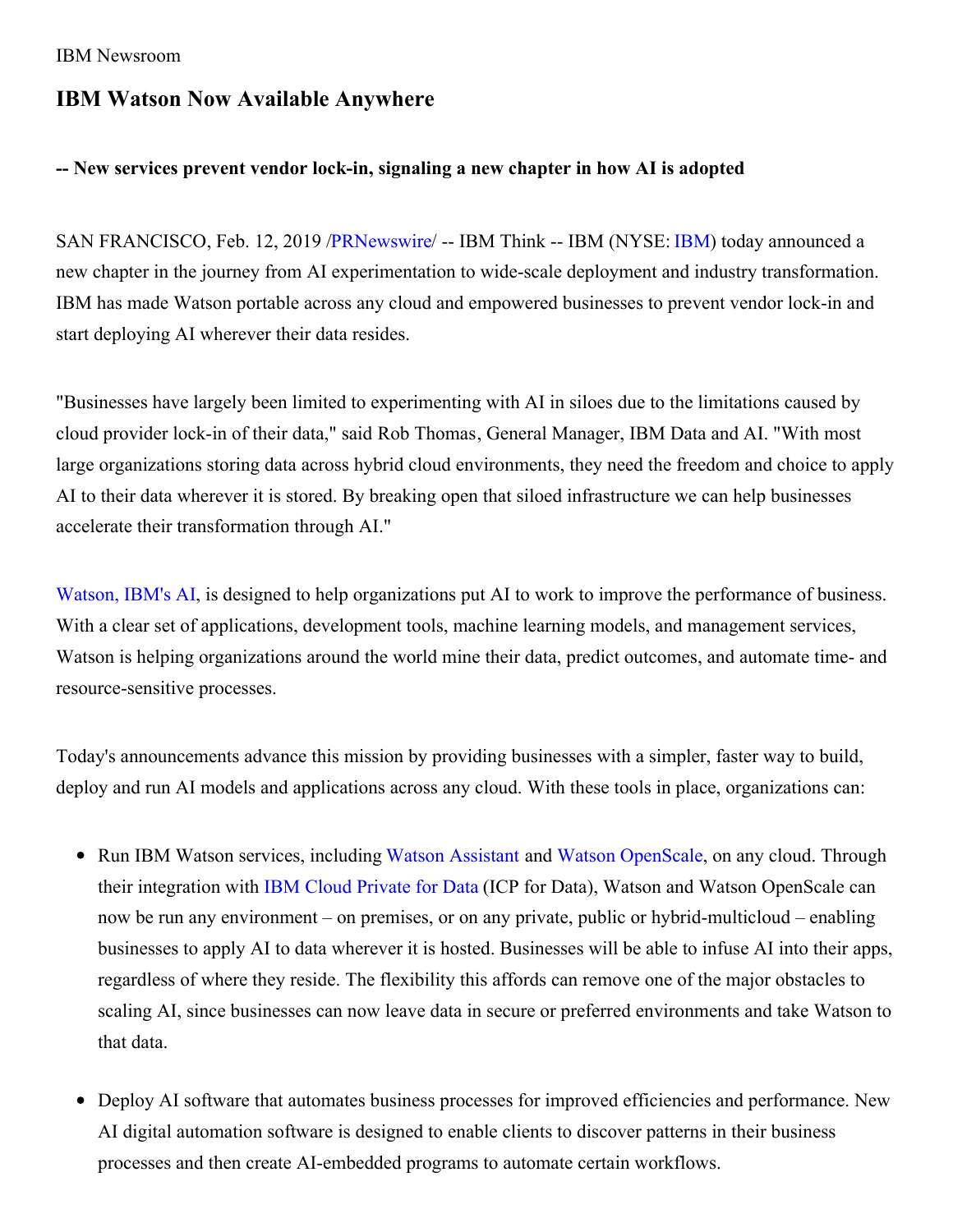Though the use of AI continues to gain attention in business, many organizations are still challenged to move projects forward. According to an MIT [Sloan](https://c212.net/c/link/?t=0&l=en&o=2372597-1&h=1685142035&u=https%3A%2F%2Fsloanreview.mit.edu%2Fprojects%2Freshaping-business-with-artificial-intelligence%2F&a=MIT+Sloan+report) report, 81 percent<sup>1</sup> of enterprises do not understand what data is required for AI, or how to access it. And a recent Gartner study<sup>2</sup> found that, "data and analytics leaders continue to struggle with the complexity, time to integration and cost implications of their data integration projects, thereby inflating their schedules and delivery costs with multiple cycles of revised project scope."

Still, the vast majority of enterprises, 83 percent, according to the MIT Sloan report, agree that driving AI across the enterprise is a strategic opportunity.

Qatar Development Bank has collaborated with IBM to establish the IBM Innovation Hub Doha. One of the key technologies that the Hub will deploy is IBM Cloud Private for Data. "The exciting thing about IBM Cloud Private for Data is how quickly we will be able to drive new innovations in FinTech and SportsTech using the microservices within the platform," said Abdulaziz Al Khalifa, CEO, Qatar Development Bank. "What makes it especially attractive is that it enables us to develop and deploy new models quickly that brings the tools to the data, rather than the other way around."

ICP for Data is IBM's open, cloud-native information architecture for AI that comes integrated with advanced data science, data engineering and application-building capabilities, and is designed to help companies uncover previously unobtainable insights from their data. Openness is at the core of ICP for Data, for which [Watson](https://c212.net/c/link/?t=0&l=en&o=2372597-1&h=2314378892&u=https%3A%2F%2Fwww.ibm.com%2Fcloud%2Fwatson-studio&a=Watson+Studio) Studio is a key part. For example, based on internal study, 85% of Watson users are using open source languages and frameworks like Python, R, and TensorFlow, within the Watson family.<sup>3</sup>

In its recent report, The Forrester Wave™ : Enterprise Insight Platforms, Q1 2019, Forrester Research named ICP for Data a "Leader." The report analyzes and reviews Enterprise Insight Platforms that combine data management, analytics, and insight application development tooling. In the study, Forrester noted: "IBM has pre-integrated capabilities that allow clients to be productive in a week or less. We were also impressed with its ML-assisted data cataloging and governance tools. IBM's platform uses Kubernetes to deploy on-premises or into the public cloud."

### **Watson Comes to ICP for Data**

At the heart of today's announcements is a series of new Watson microservices built for ICP for Data that are based on open source technologies and easily scalable across cloud environments. Based on the open-source Kubernetes technology, these new Watson microservices can be run on IBM Cloud, and other public, hybrid or multi-cloud environments.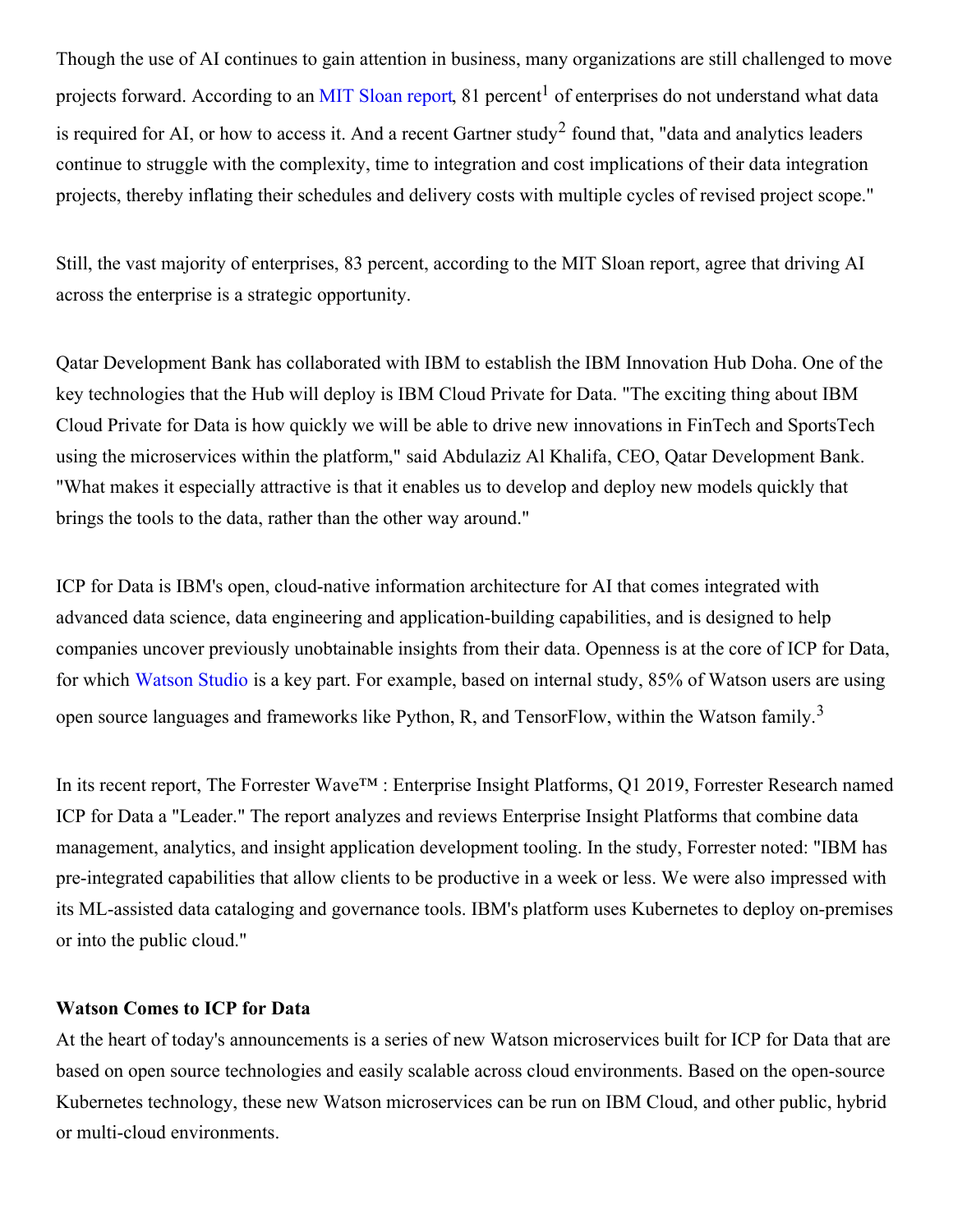The microservices are based on the following software solutions:

- Watson [OpenScale](https://c212.net/c/link/?t=0&l=en&o=2372597-1&h=3354564759&u=https%3A%2F%2Fwww.ibm.com%2Fcloud%2Fwatson-openscale&a=Watson+OpenScale): IBM's open AI platform for managing multiple instances of AI, no matter where they were developed – including the ability to explain how AI decisions are being made in real time, for greater transparency and compliance.
- Watson [Assistant](https://c212.net/c/link/?t=0&l=en&o=2372597-1&h=306518585&u=https%3A%2F%2Fwww.ibm.com%2Fcloud%2Fwatson-assistant%2F%3FS_PKG%3DAW%26cm_mmc%3DSearch_Google-_-Watson%2BCore_Watson%2BCore%2B-%2BDiscovery-_-NA-_-%2Bwatson%2B%2Bassistant_Broad_%26cm_mmca1%3D000018SW%26cm_mmca2%3D10006919%26cm_mmca7%3D9005498%26cm_mmca8%3Dkwd-451214968547%26cm_mmca9%3D_k_EAIaIQobChMIh5TE1aet4AIVkVuGCh1plggVEAAYASAAEgJftPD_BwE_k_%26cm_mmca10%3D305553535652%26cm_mmca11%3Db%26mkwid%3D_k_EAIaIQobChMIh5TE1aet4AIVkVuGCh1plggVEAAYASAAEgJftPD_BwE_k_%7C1081%7C226323%26cvosrc%3Dppc.google.%252Bwatson%2520%252Bassistant%26cvo_campaign%3D000018SW%26cvo_crid%3D305553535652%26Matchtype%3Db%26gclid%3DEAIaIQobChMIh5TE1aet4AIVkVuGCh1plggVEAAYASAAEgJftPD_BwE&a=Watson+Assistant): IBM's AI tool for building conversational interfaces into applications and devices. More advanced than a traditional chatbot, Watson Assistant intelligently determines when to search for a result, when to ask the user for clarification, and when to offload the user to a human for personal assistance. In addition, the Watson Assistant Discovery Extension enables organizations to unlock hidden insights in unstructured data and documents.

The new Watson services join Watson Studio and Watson Machine [Learning](https://c212.net/c/link/?t=0&l=en&o=2372597-1&h=3563735847&u=https%3A%2F%2Fwww.ibm.com%2Fcloud%2Fmachine-learning&a=Watson+Machine+Learning), among other services, which are currently available on ICP for Data. Later this year, IBM will bring additional Watson services to ICP for Data, including Watson Knowledge Studio and Watson Natural Language Understanding.

In addition to this news, IBM today also announced that IBM Watson Machine Learning is being extended with a new Accelerator (Watson Machine Learning Accelerator) that enables high performance GPU clustering on Power Systems and X86 systems. Combined with IBM POWER9's industry-leading GPU memory bandwidth, the solution can offer up to 10x faster<sup>4</sup> machine learning training than competitive solutions. You can read more about the benchmark [here](https://c212.net/c/link/?t=0&l=en&o=2372597-1&h=2881536679&u=https%3A%2F%2Fwww.ibm.com%2Fblogs%2Fsystems%2Fpower-snapml-watson-machine-learning&a=here).

# **IBM Business Automation Intelligence with Watson**

In addition to the release of these solutions, IBM announced a forthcoming software capability, called **IBM Business Automation Intelligence with Watson**. With this new software, business leaders will be able to apply AI directly to applications, helping to strengthen their workforce, from clerical to knowledge workers, to intelligently automate work from the mundane to the complex. In addition, the software will measure the level of impact and effectiveness of AI on business outcomes.

**IBM Business Automation Intelligence with Watson** is anticipated to be available later this year. In the meantime, for more information, visit our early access program [IBM.biz/GoAutomate](https://c212.net/c/link/?t=0&l=en&o=2372597-1&h=2107692627&u=http%3A%2F%2Fibm.biz%2FGoAutomate&a=IBM.biz%2FGoAutomate).

## **About IBM & Artificial Intelligence**

A world leader in AI for business, IBM has deployed Watson solutions in thousands of engagements with clients across 20 industries and 80 countries. IBM's Watson solutions are widely used in industries, including by 7 of the 10 largest automotive companies and 8 of the 10 largest oil and gas companies. Additionally,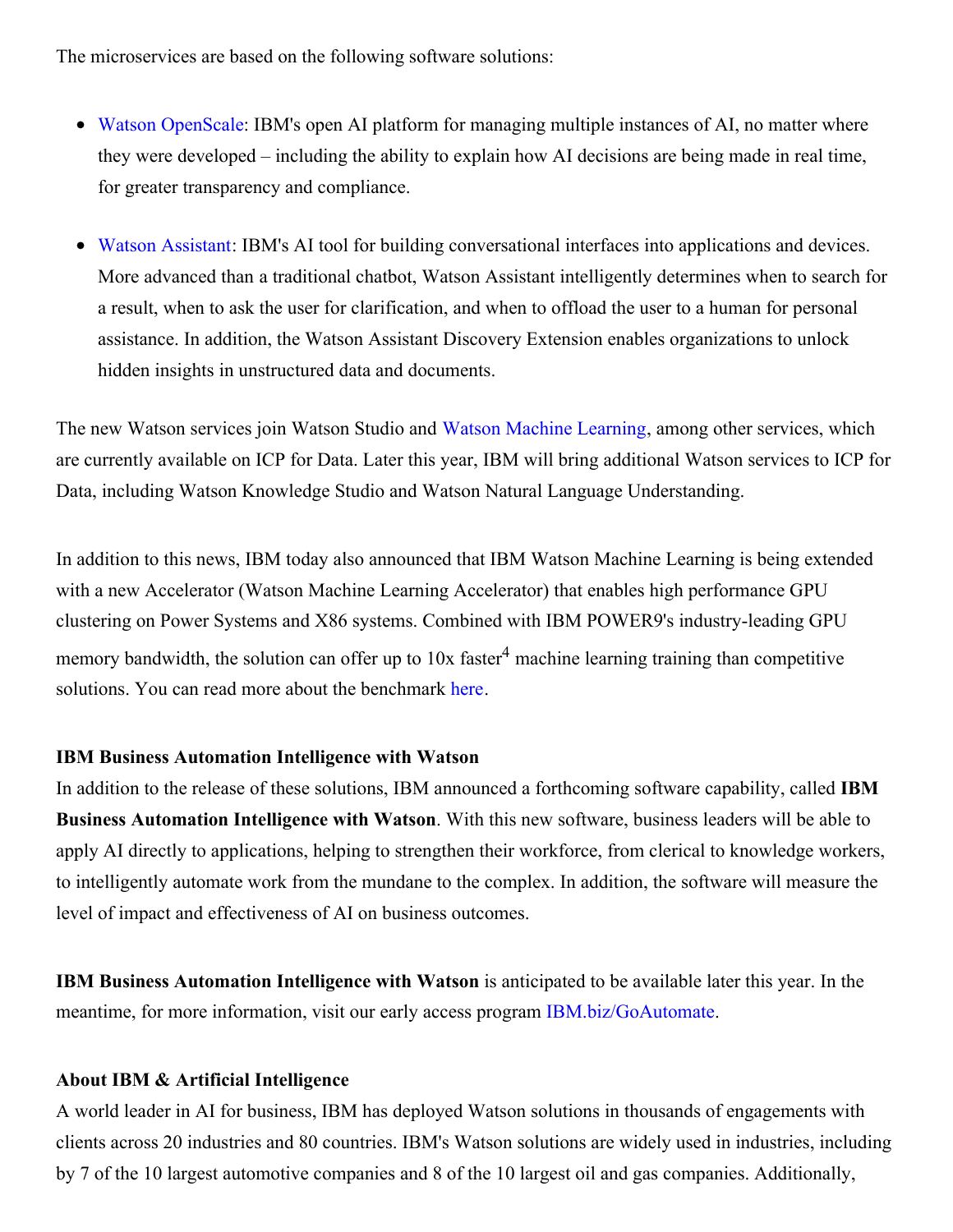IBM Research is a world leader in the science of AI. In 2018, IBM secured 1,600 AI-related patents. And, IBM recently revealed its leading-edge Project [Debater](https://c212.net/c/link/?t=0&l=en&o=2372597-1&h=1544097688&u=https%3A%2F%2Fwww.research.ibm.com%2Fartificial-intelligence%2Fproject-debater%2F&a=Project+Debater), created by IBM Research scientists.

#### **Think 2019**

At Think 2019, IBM will outline new offerings, client engagements, partnerships, technology breakthroughs and developer tools that underscore how IBM and partners are changing the way the world works. For more information, visit the IBM Think 2019 Newsroom: [https://newsroom.ibm.com/think](https://c212.net/c/link/?t=0&l=en&o=2372597-1&h=3698363065&u=https%3A%2F%2Fnewsroom.ibm.com%2Fthink&a=https%3A%2F%2Fnewsroom.ibm.com%2Fthink). Follow the conference on Twitter at #think2019 and @ibmlive, and go to [https://www.ibm.com/events/think/](https://c212.net/c/link/?t=0&l=en&o=2372597-1&h=1463085695&u=https%3A%2F%2Fwww.ibm.com%2Fevents%2Fthink%2F&a=https%3A%2F%2Fwww.ibm.com%2Fevents%2Fthink%2F) for the full schedule and live streaming agenda.

### **Forward-Looking and Cautionary Statements**

Except for the historical information and discussions contained herein, statements contained in this release may constitute forward-looking statements within the meaning of the Private Securities Litigation Reform Act of 1995. Forward-looking statements are based on the company's current assumptions regarding future business and financial performance. These statements involve a number of risks, uncertainties and other factors that could cause actual results to differ materially, including the following: a downturn in economic environment and client spending budgets; the company's failure to meet growth and productivity objectives; a failure of the company's innovation initiatives; damage to the company's reputation; risks from investing in growth opportunities; failure of the company's intellectual property portfolio to prevent competitive offerings and the failure of the company to obtain necessary licenses; cybersecurity and data privacy considerations; fluctuations in financial results, impact of local legal, economic, political and health conditions; adverse effects from environmental matters, tax matters and the company's pension plans; ineffective internal controls; the company's use of accounting estimates; the company's ability to attract and retain key employees and its reliance on critical skills; impacts of relationships with critical suppliers; product quality issues; impacts of business with government clients; currency fluctuations and customer financing risks; impact of changes in market liquidity conditions and customer credit risk on receivables; reliance on third party distribution channels and ecosystems; the company's ability to successfully manage acquisitions, alliances and dispositions; risks from legal proceedings; risk factors related to IBM securities; and other risks, uncertainties and factors discussed in the company's Form 10-Qs, Form 10-K and in the company's other filings with the U.S. Securities and Exchange Commission (SEC) or in materials incorporated therein by reference. Any forward-looking statement in this release speaks only as of the date on which it is made. The company assumes no obligation to update or revise any forward-looking statements.

## **Contact**

Michael Zimmerman IBM Media Relations